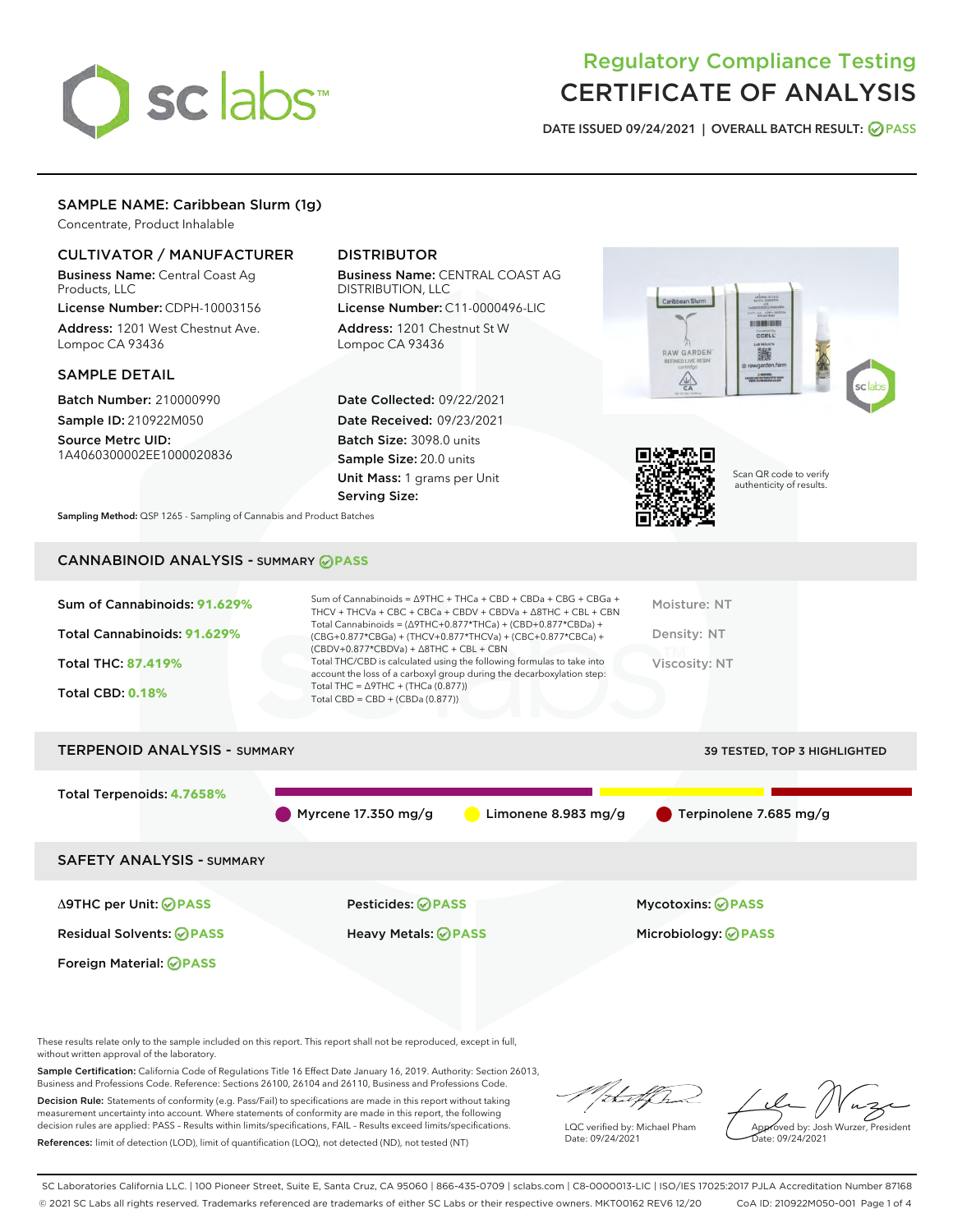



CARIBBEAN SLURM (1G) | DATE ISSUED 09/24/2021 | OVERALL BATCH RESULT: @ PASS

#### CANNABINOID TEST RESULTS - 09/24/2021 2 PASS

Tested by high-performance liquid chromatography with diode-array detection (HPLC-DAD). **Method:** QSP 1157 - Analysis of Cannabinoids by HPLC-DAD

#### TOTAL CANNABINOIDS: **91.629%**

Total Cannabinoids (Total THC) + (Total CBD) + (Total CBG) + (Total THCV) + (Total CBC) + (Total CBDV) + ∆8THC + CBL + CBN

TOTAL THC: **87.419%** Total THC (∆9THC+0.877\*THCa)

TOTAL CBD: **0.18%**

Total CBD (CBD+0.877\*CBDa)

TOTAL CBG: 3.44% Total CBG (CBG+0.877\*CBGa)

TOTAL THCV: 0.43% Total THCV (THCV+0.877\*THCVa)

TOTAL CBC: ND Total CBC (CBC+0.877\*CBCa)

TOTAL CBDV: ND Total CBDV (CBDV+0.877\*CBDVa)

| <b>COMPOUND</b>  | LOD/LOQ<br>(mg/g)          | <b>MEASUREMENT</b><br><b>UNCERTAINTY</b><br>(mg/g) | <b>RESULT</b><br>(mg/g) | <b>RESULT</b><br>(%) |
|------------------|----------------------------|----------------------------------------------------|-------------------------|----------------------|
| <b>A9THC</b>     | 0.06 / 0.26                | ±30.072                                            | 874.19                  | 87.419               |
| <b>CBG</b>       | 0.06/0.19                  | ±1.355                                             | 34.40                   | 3.440                |
| <b>THCV</b>      | 0.1 / 0.2                  | ±0.21                                              | 4.3                     | 0.43                 |
| <b>CBD</b>       | 0.07/0.29                  | ±0.083                                             | 1.80                    | 0.180                |
| <b>CBN</b>       | 0.1/0.3                    | ±0.10                                              | 1.6                     | 0.16                 |
| $\triangle$ 8THC | 0.1/0.4                    | N/A                                                | <b>ND</b>               | <b>ND</b>            |
| <b>THCa</b>      | 0.05/0.14                  | N/A                                                | <b>ND</b>               | <b>ND</b>            |
| <b>THCVa</b>     | 0.07/0.20                  | N/A                                                | <b>ND</b>               | <b>ND</b>            |
| <b>CBDa</b>      | 0.02 / 0.19                | N/A                                                | <b>ND</b>               | <b>ND</b>            |
| <b>CBDV</b>      | 0.04 / 0.15                | N/A                                                | <b>ND</b>               | <b>ND</b>            |
| <b>CBDVa</b>     | 0.03/0.53                  | N/A                                                | <b>ND</b>               | <b>ND</b>            |
| <b>CBGa</b>      | 0.1/0.2                    | N/A                                                | <b>ND</b>               | <b>ND</b>            |
| <b>CBL</b>       | 0.06 / 0.24                | N/A                                                | <b>ND</b>               | <b>ND</b>            |
| <b>CBC</b>       | 0.2 / 0.5                  | N/A                                                | <b>ND</b>               | <b>ND</b>            |
| <b>CBCa</b>      | 0.07/0.28                  | N/A                                                | <b>ND</b>               | <b>ND</b>            |
|                  | <b>SUM OF CANNABINOIDS</b> |                                                    | 916.29 mg/g             | 91.629%              |

#### **UNIT MASS: 1 grams per Unit**

| ∆9THC per Unit                        | 1120 per-package limit     | 874.19 mg/unit<br><b>PASS</b> |
|---------------------------------------|----------------------------|-------------------------------|
| <b>Total THC per Unit</b>             |                            | 874.19 mg/unit                |
| <b>CBD per Unit</b>                   |                            | $1.80$ mg/unit                |
| <b>Total CBD per Unit</b>             |                            | $1.80$ mg/unit                |
| Sum of Cannabinoids<br>per Unit       |                            | 916.29 mg/unit                |
| <b>Total Cannabinoids</b><br>per Unit |                            | 916.29 mg/unit                |
| <b>MOISTURE TEST RESULT</b>           | <b>DENSITY TEST RESULT</b> | <b>VISCOSITY TEST RESULT</b>  |

Not Tested

| <b>Not Tested</b> |  |
|-------------------|--|

Not Tested

TERPENOID TEST RESULTS - 09/24/2021

Terpene analysis utilizing gas chromatography-flame ionization detection (GC-FID). **Method:** QSP 1192 - Analysis of Terpenoids by GC-FID

| <b>COMPOUND</b>               | LOD/LOQ<br>(mg/g) | <b>MEASUREMENT</b><br><b>UNCERTAINTY</b><br>(mg/g) | <b>RESULT</b><br>(mg/g)                         | <b>RESULT</b><br>(%) |
|-------------------------------|-------------------|----------------------------------------------------|-------------------------------------------------|----------------------|
| <b>Myrcene</b>                | 0.008 / 0.025     | ±0.2238                                            | 17.350                                          | 1.7350               |
| Limonene                      | 0.005 / 0.016     | ±0.1285                                            | 8.983                                           | 0.8983               |
| Terpinolene                   | 0.008 / 0.026     | ±0.1575                                            | 7.685                                           | 0.7685               |
| $\upbeta$ Caryophyllene       | 0.004 / 0.012     | ±0.1216                                            | 3.415                                           | 0.3415               |
| $\alpha$ Pinene               | 0.005 / 0.017     | ±0.0186                                            | 2.167                                           | 0.2167               |
| $\beta$ Pinene                | 0.004 / 0.014     | ±0.0223                                            | 1.940                                           | 0.1940               |
| Linalool                      | 0.009 / 0.032     | ±0.0552                                            | 1.452                                           | 0.1452               |
| $\alpha$ Humulene             | 0.009/0.029       | ±0.0295                                            | 0.918                                           | 0.0918               |
| Fenchol                       | 0.010 / 0.034     | ±0.0278                                            | 0.719                                           | 0.0719               |
| <b>Terpineol</b>              | 0.016 / 0.055     | ±0.0363                                            | 0.592                                           | 0.0592               |
| Ocimene                       | 0.011 / 0.038     | ±0.0180                                            | 0.561                                           | 0.0561               |
| $\alpha$ Phellandrene         | 0.006 / 0.020     | ±0.0038                                            | 0.276                                           | 0.0276               |
| $\alpha$ Terpinene            | 0.005 / 0.017     | ±0.0030                                            | 0.201                                           | 0.0201               |
| 3 Carene                      | 0.005 / 0.018     | ±0.0028                                            | 0.198                                           | 0.0198               |
| $\alpha$ Bisabolol            | 0.008 / 0.026     | ±0.0104                                            | 0.195                                           | 0.0195               |
| Valencene                     | 0.009 / 0.030     | ±0.0130                                            | 0.189                                           | 0.0189               |
| Camphene                      | 0.005 / 0.015     | ±0.0019                                            | 0.166                                           | 0.0166               |
| $\gamma$ Terpinene            | 0.006 / 0.018     | ±0.0025                                            | 0.147                                           | 0.0147               |
| trans-β-Farnesene             | 0.008 / 0.025     | ±0.0051                                            | 0.145                                           | 0.0145               |
| <b>Borneol</b>                | 0.005 / 0.016     | ±0.0054                                            | 0.129                                           | 0.0129               |
| Citronellol                   | 0.003 / 0.010     | ±0.0027                                            | 0.056                                           | 0.0056               |
| Nerolidol                     | 0.009 / 0.028     | ±0.0033                                            | 0.052                                           | 0.0052               |
| Fenchone                      | 0.009 / 0.028     | ±0.0012                                            | 0.041                                           | 0.0041               |
| Eucalyptol                    | 0.006 / 0.018     | ±0.0010                                            | 0.039                                           | 0.0039               |
| Sabinene                      | 0.004 / 0.014     | ±0.0003                                            | 0.024                                           | 0.0024               |
| Geraniol                      | 0.002 / 0.007     | ±0.0008                                            | 0.018                                           | 0.0018               |
| p-Cymene                      | 0.005 / 0.016     | N/A                                                | <loq< th=""><th><loq< th=""></loq<></th></loq<> | <loq< th=""></loq<>  |
| Sabinene Hydrate              | 0.006 / 0.022     | N/A                                                | <loq< th=""><th><loq< th=""></loq<></th></loq<> | <loq< th=""></loq<>  |
| Nerol                         | 0.003 / 0.011     | N/A                                                | <loq< th=""><th><loq< th=""></loq<></th></loq<> | <loq< th=""></loq<>  |
| Caryophyllene<br><b>Dxide</b> | 0.010 / 0.033     | N/A                                                | $<$ LOQ                                         | <loq< th=""></loq<>  |
| Guaiol                        | 0.009 / 0.030     | N/A                                                | <loq< th=""><th><loq< th=""></loq<></th></loq<> | <loq< th=""></loq<>  |
| (-)-Isopulegol                | 0.005 / 0.016     | N/A                                                | ND                                              | ND                   |
| Camphor                       | 0.006 / 0.019     | N/A                                                | <b>ND</b>                                       | <b>ND</b>            |
| Isoborneol                    | 0.004 / 0.012     | N/A                                                | <b>ND</b>                                       | ND                   |
| Menthol                       | 0.008 / 0.025     | N/A                                                | ND                                              | ND                   |
| $R-(+)$ -Pulegone             | 0.003 / 0.011     | N/A                                                | <b>ND</b>                                       | <b>ND</b>            |
| <b>Geranyl Acetate</b>        | 0.004 / 0.014     | N/A                                                | <b>ND</b>                                       | ND                   |
| $\alpha$ Cedrene              | 0.005 / 0.016     | N/A                                                | ND                                              | ND                   |
| Cedrol                        | 0.008 / 0.027     | N/A                                                | <b>ND</b>                                       | ND                   |
| <b>TOTAL TERPENOIDS</b>       |                   |                                                    | 47.658 mg/g                                     | 4.7658%              |

SC Laboratories California LLC. | 100 Pioneer Street, Suite E, Santa Cruz, CA 95060 | 866-435-0709 | sclabs.com | C8-0000013-LIC | ISO/IES 17025:2017 PJLA Accreditation Number 87168 © 2021 SC Labs all rights reserved. Trademarks referenced are trademarks of either SC Labs or their respective owners. MKT00162 REV6 12/20 CoA ID: 210922M050-001 Page 2 of 4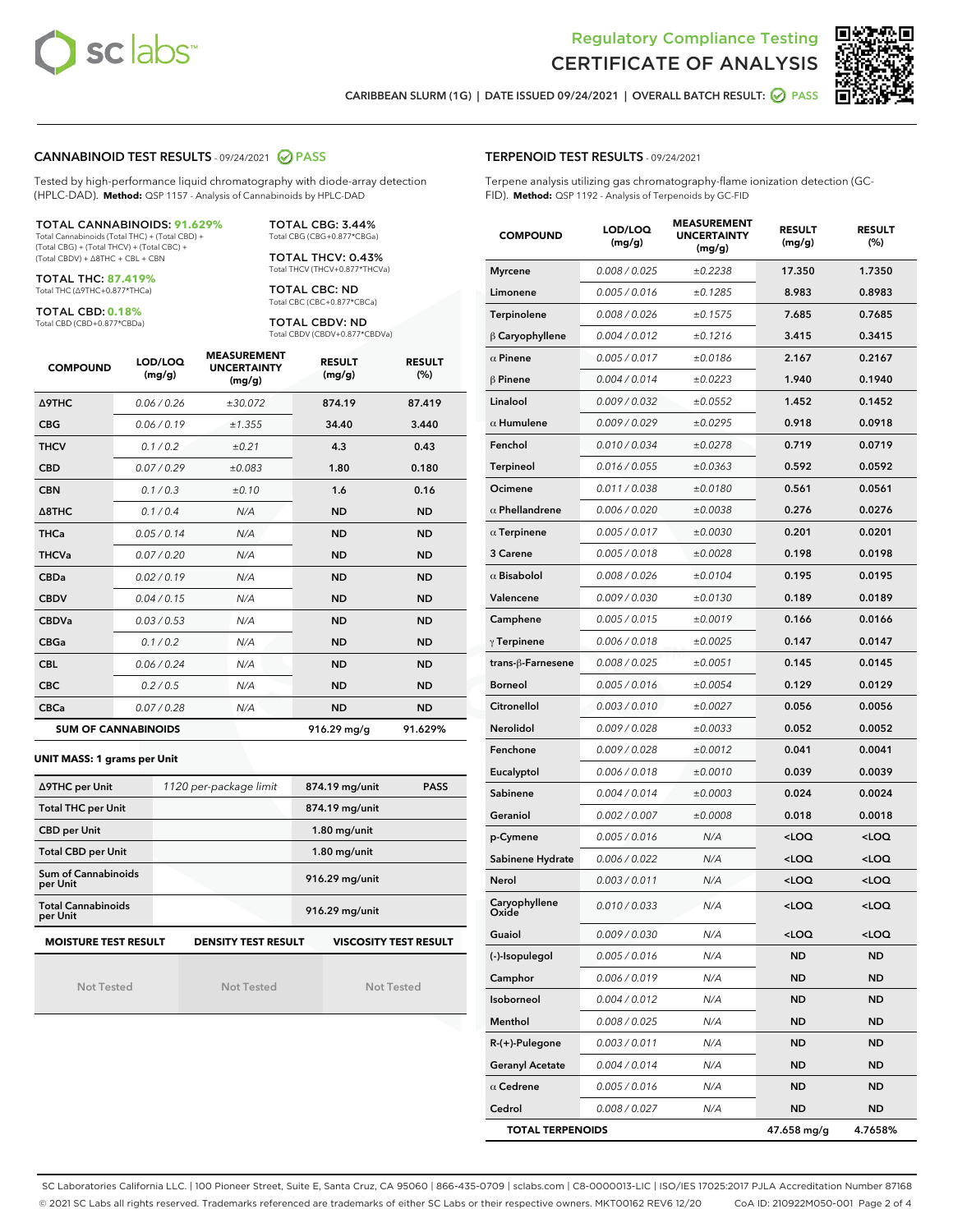



CARIBBEAN SLURM (1G) | DATE ISSUED 09/24/2021 | OVERALL BATCH RESULT: @ PASS

# CATEGORY 1 PESTICIDE TEST RESULTS - 09/24/2021 2 PASS

Pesticide and plant growth regulator analysis utilizing high-performance liquid chromatography-mass spectrometry (HPLC-MS) or gas chromatography-mass spectrometry (GC-MS). \*GC-MS utilized where indicated. **Method:** QSP 1212 - Analysis of Pesticides and Mycotoxins by LC-MS or QSP 1213 - Analysis of Pesticides by GC-MS

| <b>COMPOUND</b>             | LOD/LOQ<br>$(\mu g/g)$ | <b>ACTION</b><br><b>LIMIT</b><br>$(\mu g/g)$ | <b>MEASUREMENT</b><br><b>UNCERTAINTY</b><br>$(\mu g/g)$ | <b>RESULT</b><br>$(\mu g/g)$ | <b>RESULT</b> |  |
|-----------------------------|------------------------|----------------------------------------------|---------------------------------------------------------|------------------------------|---------------|--|
| Aldicarb                    | 0.03 / 0.08            | $\ge$ LOD                                    | N/A                                                     | <b>ND</b>                    | <b>PASS</b>   |  |
| Carbofuran                  | 0.02 / 0.05            | ≥ LOD                                        | N/A                                                     | <b>ND</b>                    | <b>PASS</b>   |  |
| Chlordane*                  | 0.03 / 0.08            | ≥ LOD                                        | N/A                                                     | <b>ND</b>                    | <b>PASS</b>   |  |
| Chlorfenapyr*               | 0.03/0.10              | $>$ LOD                                      | N/A                                                     | <b>ND</b>                    | <b>PASS</b>   |  |
| Chlorpyrifos                | 0.02 / 0.06            | $\ge$ LOD                                    | N/A                                                     | <b>ND</b>                    | <b>PASS</b>   |  |
| Coumaphos                   | 0.02 / 0.07            | $>$ LOD                                      | N/A                                                     | <b>ND</b>                    | <b>PASS</b>   |  |
| Daminozide                  | 0.02 / 0.07            | $>$ LOD                                      | N/A                                                     | <b>ND</b>                    | <b>PASS</b>   |  |
| <b>DDVP</b><br>(Dichlorvos) | 0.03/0.09              | $\ge$ LOD                                    | N/A                                                     | <b>ND</b>                    | <b>PASS</b>   |  |
| <b>Dimethoate</b>           | 0.03 / 0.08            | $\geq$ LOD                                   | N/A                                                     | <b>ND</b>                    | <b>PASS</b>   |  |
| Ethoprop(hos)               | 0.03/0.10              | $>$ LOD                                      | N/A                                                     | <b>ND</b>                    | <b>PASS</b>   |  |
| Etofenprox                  | 0.02 / 0.06            | $\ge$ LOD                                    | N/A                                                     | <b>ND</b>                    | <b>PASS</b>   |  |
| Fenoxycarb                  | 0.03 / 0.08            | $\geq$ LOD                                   | N/A                                                     | <b>ND</b>                    | <b>PASS</b>   |  |
| Fipronil                    | 0.03 / 0.08            | $\geq$ LOD                                   | N/A                                                     | <b>ND</b>                    | <b>PASS</b>   |  |
| Imazalil                    | 0.02 / 0.06            | $\geq$ LOD                                   | N/A                                                     | <b>ND</b>                    | <b>PASS</b>   |  |
| Methiocarb                  | 0.02 / 0.07            | $>$ LOD                                      | N/A                                                     | <b>ND</b>                    | <b>PASS</b>   |  |
| Methyl<br>parathion         | 0.03/0.10              | $\geq$ LOD                                   | N/A                                                     | <b>ND</b>                    | <b>PASS</b>   |  |
| <b>Mevinphos</b>            | 0.03/0.09              | $>$ LOD                                      | N/A                                                     | <b>ND</b>                    | <b>PASS</b>   |  |
| Paclobutrazol               | 0.02 / 0.05            | $\geq$ LOD                                   | N/A                                                     | <b>ND</b>                    | <b>PASS</b>   |  |
| Propoxur                    | 0.03/0.09              | $\ge$ LOD                                    | N/A                                                     | <b>ND</b>                    | <b>PASS</b>   |  |
| Spiroxamine                 | 0.03 / 0.08            | $\ge$ LOD                                    | N/A                                                     | <b>ND</b>                    | <b>PASS</b>   |  |
| <b>Thiacloprid</b>          | 0.03/0.10              | $\geq$ LOD                                   | N/A                                                     | <b>ND</b>                    | <b>PASS</b>   |  |
|                             |                        |                                              |                                                         |                              |               |  |

#### CATEGORY 2 PESTICIDE TEST RESULTS - 09/24/2021 @ PASS

| <b>COMPOUND</b>          | LOD/LOQ<br>$(\mu g/g)$ | <b>ACTION</b><br><b>LIMIT</b><br>$(\mu g/g)$ | <b>MEASUREMENT</b><br><b>UNCERTAINTY</b><br>$(\mu g/g)$ | <b>RESULT</b><br>$(\mu g/g)$ | <b>RESULT</b> |
|--------------------------|------------------------|----------------------------------------------|---------------------------------------------------------|------------------------------|---------------|
| Abamectin                | 0.03/0.10              | 0.1                                          | N/A                                                     | <b>ND</b>                    | <b>PASS</b>   |
| Acephate                 | 0.02/0.07              | 0.1                                          | N/A                                                     | <b>ND</b>                    | <b>PASS</b>   |
| Acequinocyl              | 0.02/0.07              | 0.1                                          | N/A                                                     | <b>ND</b>                    | <b>PASS</b>   |
| Acetamiprid              | 0.02/0.05              | 0.1                                          | N/A                                                     | <b>ND</b>                    | <b>PASS</b>   |
| Azoxystrobin             | 0.02/0.07              | 0.1                                          | N/A                                                     | <b>ND</b>                    | <b>PASS</b>   |
| <b>Bifenazate</b>        | 0.01/0.04              | 0.1                                          | N/A                                                     | <b>ND</b>                    | <b>PASS</b>   |
| <b>Bifenthrin</b>        | 0.02 / 0.05            | 3                                            | N/A                                                     | <b>ND</b>                    | <b>PASS</b>   |
| <b>Boscalid</b>          | 0.03/0.09              | 0.1                                          | N/A                                                     | <b>ND</b>                    | <b>PASS</b>   |
| Captan                   | 0.19/0.57              | 0.7                                          | N/A                                                     | <b>ND</b>                    | <b>PASS</b>   |
| Carbaryl                 | 0.02/0.06              | 0.5                                          | N/A                                                     | <b>ND</b>                    | <b>PASS</b>   |
| Chlorantranilip-<br>role | 0.04/0.12              | 10                                           | N/A                                                     | <b>ND</b>                    | <b>PASS</b>   |
| Clofentezine             | 0.03/0.09              | 0.1                                          | N/A                                                     | <b>ND</b>                    | <b>PASS</b>   |

| <b>COMPOUND</b>               | LOD/LOQ<br>(µg/g) | <b>ACTION</b><br><b>LIMIT</b><br>(µg/g) | <b>MEASUREMENT</b><br><b>UNCERTAINTY</b><br>$(\mu g/g)$ | <b>RESULT</b><br>(µg/g) | <b>RESULT</b> |
|-------------------------------|-------------------|-----------------------------------------|---------------------------------------------------------|-------------------------|---------------|
| Cyfluthrin                    | 0.12 / 0.38       | 2                                       | N/A                                                     | <b>ND</b>               | <b>PASS</b>   |
| Cypermethrin                  | 0.11 / 0.32       | 1                                       | N/A                                                     | <b>ND</b>               | <b>PASS</b>   |
| Diazinon                      | 0.02 / 0.05       | 0.1                                     | N/A                                                     | <b>ND</b>               | <b>PASS</b>   |
| Dimethomorph                  | 0.03 / 0.09       | 2                                       | N/A                                                     | <b>ND</b>               | <b>PASS</b>   |
| Etoxazole                     | 0.02 / 0.06       | 0.1                                     | N/A                                                     | <b>ND</b>               | <b>PASS</b>   |
| Fenhexamid                    | 0.03 / 0.09       | 0.1                                     | N/A                                                     | <b>ND</b>               | <b>PASS</b>   |
| Fenpyroximate                 | 0.02 / 0.06       | 0.1                                     | N/A                                                     | <b>ND</b>               | <b>PASS</b>   |
| Flonicamid                    | 0.03 / 0.10       | 0.1                                     | N/A                                                     | <b>ND</b>               | <b>PASS</b>   |
| Fludioxonil                   | 0.03/0.10         | 0.1                                     | N/A                                                     | <b>ND</b>               | <b>PASS</b>   |
| Hexythiazox                   | 0.02 / 0.07       | 0.1                                     | N/A                                                     | <b>ND</b>               | <b>PASS</b>   |
| Imidacloprid                  | 0.04 / 0.11       | 5                                       | N/A                                                     | <b>ND</b>               | <b>PASS</b>   |
| Kresoxim-methyl               | 0.02 / 0.07       | 0.1                                     | N/A                                                     | <b>ND</b>               | <b>PASS</b>   |
| <b>Malathion</b>              | 0.03 / 0.09       | 0.5                                     | N/A                                                     | <b>ND</b>               | <b>PASS</b>   |
| Metalaxyl                     | 0.02 / 0.07       | $\overline{c}$                          | N/A                                                     | <b>ND</b>               | <b>PASS</b>   |
| Methomyl                      | 0.03 / 0.10       | $\mathcal{I}$                           | N/A                                                     | <b>ND</b>               | <b>PASS</b>   |
| Myclobutanil                  | 0.03 / 0.09       | 0.1                                     | N/A                                                     | <b>ND</b>               | <b>PASS</b>   |
| <b>Naled</b>                  | 0.02 / 0.07       | 0.1                                     | N/A                                                     | <b>ND</b>               | <b>PASS</b>   |
| Oxamyl                        | 0.04 / 0.11       | 0.5                                     | N/A                                                     | ND                      | <b>PASS</b>   |
| Pentachloronitro-<br>benzene* | 0.03 / 0.09       | 0.1                                     | N/A                                                     | <b>ND</b>               | <b>PASS</b>   |
| Permethrin                    | 0.04 / 0.12       | 0.5                                     | N/A                                                     | <b>ND</b>               | <b>PASS</b>   |
| Phosmet                       | 0.03/0.10         | 0.1                                     | N/A                                                     | <b>ND</b>               | <b>PASS</b>   |
| Piperonylbu-<br>toxide        | 0.02 / 0.07       | 3                                       | N/A                                                     | <b>ND</b>               | <b>PASS</b>   |
| Prallethrin                   | 0.03 / 0.08       | 0.1                                     | N/A                                                     | <b>ND</b>               | <b>PASS</b>   |
| Propiconazole                 | 0.02 / 0.07       | 0.1                                     | N/A                                                     | <b>ND</b>               | <b>PASS</b>   |
| Pyrethrins                    | 0.04 / 0.12       | 0.5                                     | N/A                                                     | <b>ND</b>               | <b>PASS</b>   |
| Pyridaben                     | 0.02 / 0.07       | 0.1                                     | N/A                                                     | <b>ND</b>               | <b>PASS</b>   |
| Spinetoram                    | 0.02 / 0.07       | 0.1                                     | N/A                                                     | <b>ND</b>               | <b>PASS</b>   |
| Spinosad                      | 0.02 / 0.07       | 0.1                                     | N/A                                                     | <b>ND</b>               | <b>PASS</b>   |
| Spiromesifen                  | 0.02 / 0.05       | 0.1                                     | N/A                                                     | <b>ND</b>               | <b>PASS</b>   |
| Spirotetramat                 | 0.02 / 0.06       | 0.1                                     | N/A                                                     | <b>ND</b>               | <b>PASS</b>   |
| Tebuconazole                  | 0.02 / 0.07       | 0.1                                     | N/A                                                     | ND                      | <b>PASS</b>   |
| Thiamethoxam                  | 0.03 / 0.10       | 5                                       | N/A                                                     | <b>ND</b>               | <b>PASS</b>   |
| Trifloxystrobin               | 0.03 / 0.08       | 0.1                                     | N/A                                                     | <b>ND</b>               | <b>PASS</b>   |

SC Laboratories California LLC. | 100 Pioneer Street, Suite E, Santa Cruz, CA 95060 | 866-435-0709 | sclabs.com | C8-0000013-LIC | ISO/IES 17025:2017 PJLA Accreditation Number 87168 © 2021 SC Labs all rights reserved. Trademarks referenced are trademarks of either SC Labs or their respective owners. MKT00162 REV6 12/20 CoA ID: 210922M050-001 Page 3 of 4